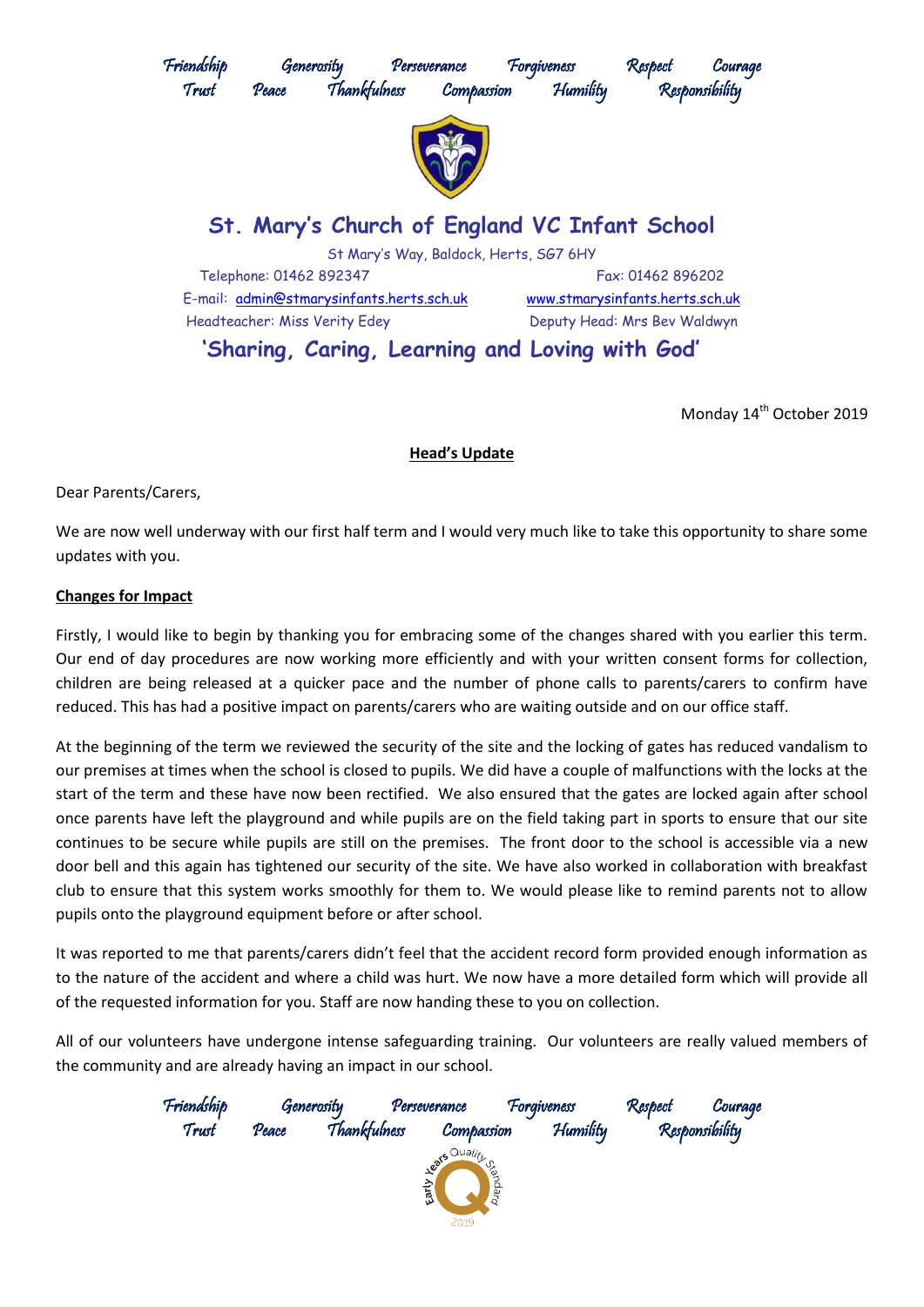# Friendship Generosity Perseverance Forgiveness Respect Courage Thankfulness Compassion Humility Responsibility

Our Governing Body have now implemented the fining system to work with parents to improve our attendance figures and entitlement for our children to a broad and balanced curriculum in school. Attendance updates will be provided to you as part of the half termly newsletter.

Meetings with you are now recorded on a meeting record form to ensure that both parties can share items and have noted actions. This has had positive feedback from some of the parents that we have met with and it also ensures that when pupils transition to the next class, teachers can read the documentation to plan or pre-empt.

Our Reception pupils have successfully transitioned into the life of St Mary's and we have been really impressed with how their independence in the mornings has developed and this has been as a result of a collaborative team effort between the Reception staff and parents/carers. Thank you to you all! We are delighted to hear that this has had a positive impact on many of you and it is allowing you to have a more positive getaway after drop off.

I would like to take this opportunity to thank all parents/carers for following our safeguarding procedures by not taking videos or photographs during our harvest festival. This prevents some of our families from risk of harm. Unfortunately the school does not have the ability to monitor posts involving pupils in our school on social media and this decision supports our risk assessment of this. We do however appreciate that there are certain events in school that can provide very special memories. For our Christmas nativity, we will ensure that all parents will have an opportunity to have a photograph of their own child in their costume. The class teachers will accommodate this for other events for parents where possible.

## **Changes to routines next half term**

This half term, Reception class parents/carers have been trialling a new lunch choice system so that they can engage in dialogue and support the choice made by their child. This has had a positive impact on both pupils and their choices and has maximised teaching and learning time by the teachers in class. In response to parent request, we will be moving the choices board away from the entrance door to avoid congestion. Due to its positive impact, this will be rolled out into Key Stage 1 classes after half term.

In order to maximise the learning time for PE, pupils will be asked to arrive in school on their PE days in their PE kits. They will stay in their kits for the remainder of the day and will not need their school uniform. Class teachers will inform parents/carers of the days that pupils do PE. In the event that any additional sporting activities are due to take place on non-scheduled PE days you will be informed.

## **Curriculum Intent**

This half term, we have been reviewing the intent of our whole school curriculum. We have looked at the extent to which we feel our curriculum meets the National Curriculum intention as well as the individual needs of our pupils and the overall needs of our school. Each subject leader has reviewed the milestones (criteria) for the end of each year group within their subject. Within each year group the stepping stones to reach the milestones in their subjects have been sequenced logically to support pupils in their knowledge and skill progression. How our curriculum will be implemented and how impact will be evidenced will be shared with all parents/carers after half term. We have been networking with other school subject leaders, researching latest developments in education for some subjects and

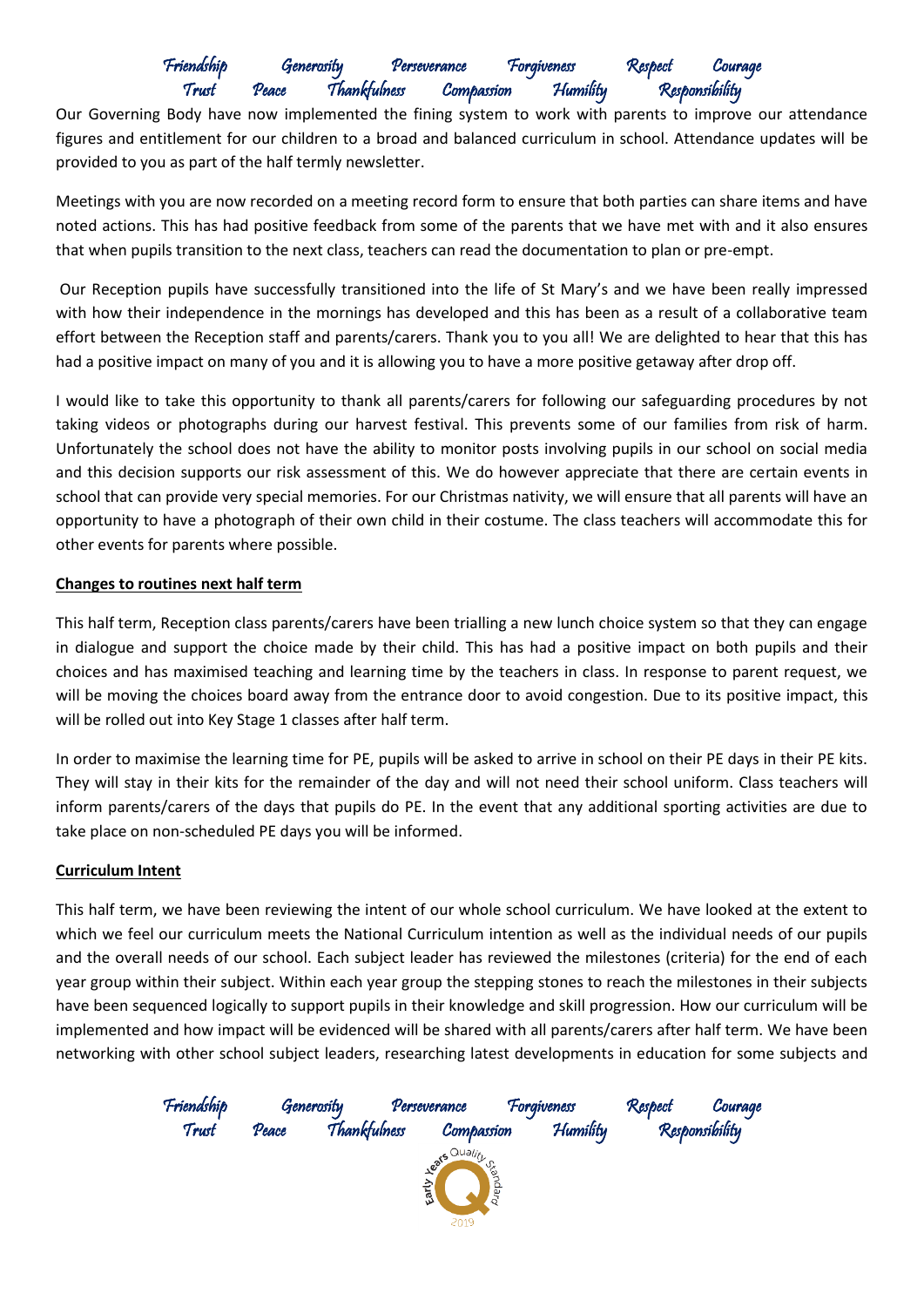# Friendship Generosity Perseverance Forgiveness Respect Courage Thankfulness Compassion Humility Responsibility

continuing the professional development of our subject leaders to support the growth of effective leadership of subjects across the school.

We have been pleased to see many of you attending our curriculum mornings. This is a great way for parents to get to know how their children are being taught and so that you can support them at home. In response to parent requests we will also be providing parents with supportive guides for maths, reading and writing at parents evening. If you require any further support, please speak with your class teacher.

The class topic will be sent to you and will also be updated on the website by half term so that parents can research any areas of interest with their child over half term.

### **Church School Distinctiveness**

We were overwhelmed to see the hall completely full up with parents/carers engaging and supporting in our Harvest Festival. Thank you also for your donations. We have been considering how to accommodate you more effectively and we will provide more seating for our next event. We have high expectations of our pupils entering and leaving worship or an assembly in silence to provide time for them to reflect and to embrace calm and I would like to thank parents/carers for also modelling this expectation to pupils throughout the service. For our next festival we will open our front entrance doors earlier and allow you to be seated before our pupils process into the hall.

Thank you to those of you who attended the 'Vision' creation meeting and for those who came on other occasions to discuss ideas. We have now taken all requests, ideas and ideals from parents/carers, pupils and Governors and last week we held a 'Distinctiveness Working Party' to take all of those ideas to formulate our distinct vision. We have looked carefully at the context of the school and what our school needs and this has definitely been captured by the input from all stakeholders. In the newsletter the key ideals which will make up our vision will be shared. As a church school, our vision will be rooted in a key message from the Bible which will demonstrate how our school will be distinct from all other schools around us.

Some parents/carers have asked why pupils are attending collective worship more this academic year than last year and therefore I thought it appropriate to share my response with all parents. Our pupils are attending the same number of collective worships that they attended in the previous academic year and the time allocated for this in school has not changed. The only change is the terminology used for this. Last year, worship was referred to as an assembly, however in line with diocesan expectations we are referring to this time as collective worship. The principles of the session have not changed. A Bible story is used to demonstrate a particular value. Children are then encouraged to demonstrate this value within their own lives. Regardless of faith or non-faith these values are important for all members of our community. Children are invited to join in prayer if they wish to. Some parents have requested to take part in a collective worship in order to understand its contents and this has very much been welcomed. On a Friday pupils attend an assembly where achievements are shared such as, 'Star of the Week, Golden Table and Star Awards'. Pupils who come to the golden table have an opportunity to eat lunch with the Head teacher and their achievements are recognised and celebrated. Staff will inform parents/carers if they are on the golden table or star of the week through Marvellous Me.

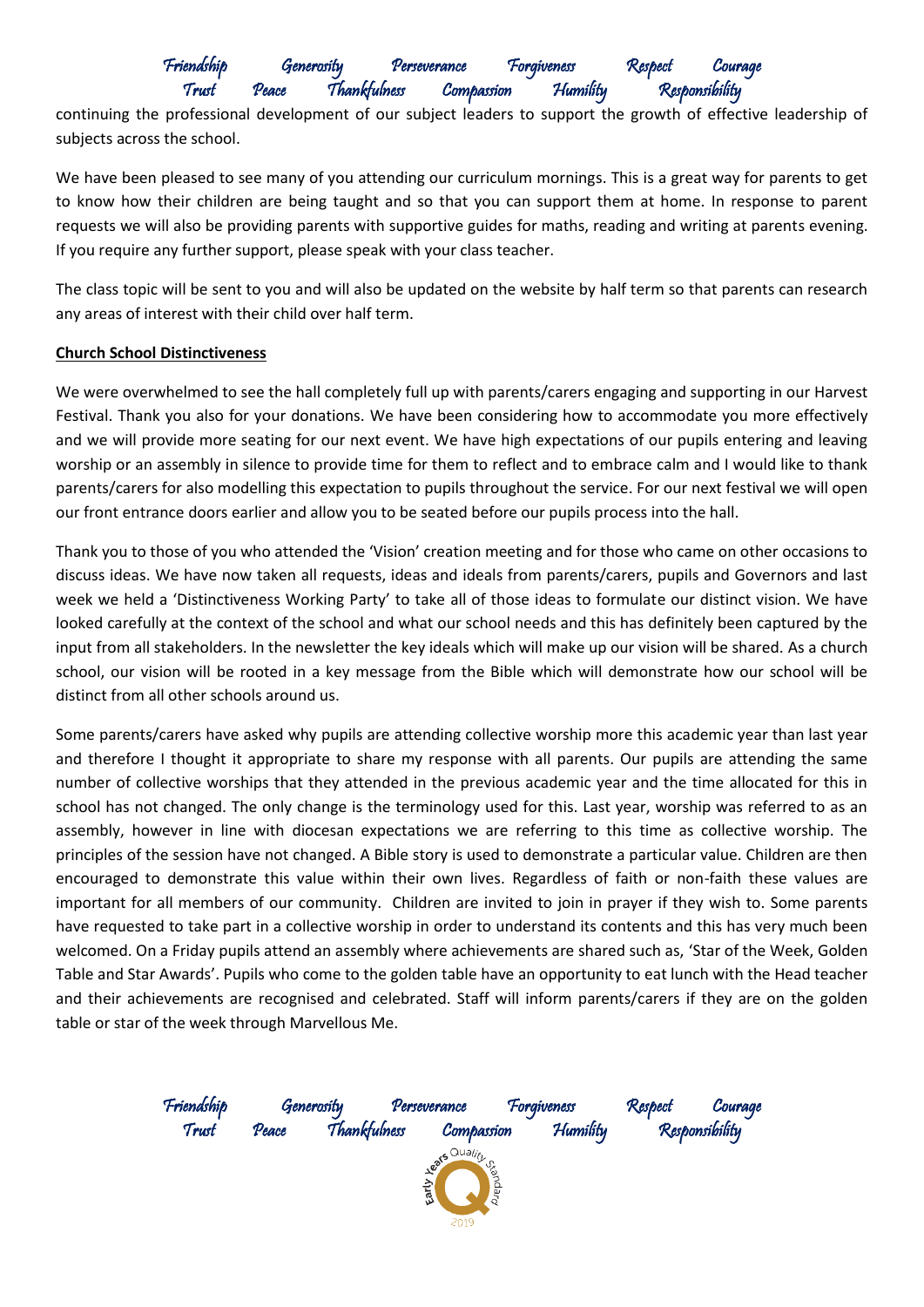# Friendship Generosity Perseverance Forgiveness Respect Courage Thankfulness Compassion Humility Responsibility

### **Newsletter**

As stated in my 'Head's welcome letter' a newsletter will be sent out to all parents the week before half term. As a staff we have decided to give parents a newsletter that will capture everything from this half term. It will be detailed and will celebrate many areas of school life and keep you up to date with pupils' learning. We will be ensuring that all dates for the next half term are also provided on the newsletter.

### **PTA**

The PTA will continue to send out their PTA newsletter monthly and I look forward to seeing many of you along with our wider community at our fireworks night on Saturday 9<sup>th</sup> November.

### **Communication**

As a society we are showered with many different methods of communication and sometimes we can feel that there is too little or even too much communication. We would like to work with parents/carers to find out the communication methods that work for you and the timeliness of these. We wish to be reflective and responsive to meet the needs of our community. During parents evening there will be a communication questionnaire available and we would very much value your input in completing these to help us to devise communication procedures that will be effective for you. After half term the senior leadership team will evaluate the questionnaires and feedback to you. Thank you in advance for your time in completing these.

### **Ofsted**

Ofsted last visited St Mary's on 12<sup>th</sup> June 2018. The senior leadership team have reported to me that Ofsted needed to see more evidence to confirm the judgement of good and identified some priorities for improvement which the school were advised to address. These priorities are available on the school website. These priorities are continuing to be addressed this academic year. Ofsted will be visiting us in the near future as part of a section 5 full inspection which will last two days and will determine the final grading of the school. When Ofsted arrive, parents will be invited to share their view on the school via a link to 'Parent View'. Please do support the school by taking the time to complete this. Details will be sent out to you.

### **Birthday Sweets and Cakes**

Pupils are given birthday sweets at the door at the end of the day. Parents/carers are then responsible for deciding whether they allow their child to eat them. If your child has specific dietary requirements, we welcome parents to provide a small supply of treats to keep in class if you so wish.

Any cakes that come into school must be in packaging with an ingredients list so that we can ensure the safety of pupils with allergies and meet dietary requirements. Thank you for your help with this.